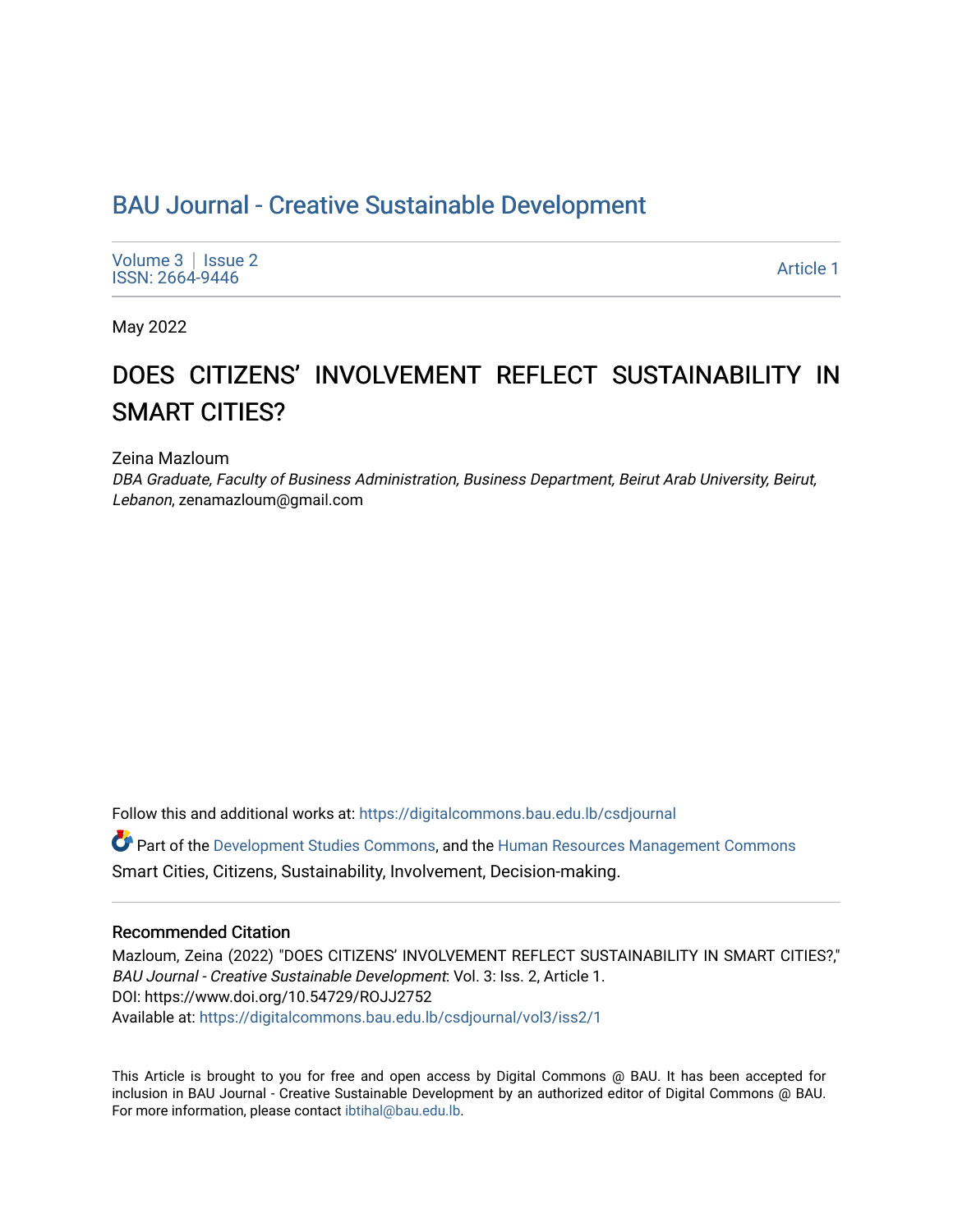# DOES CITIZENS' INVOLVEMENT REFLECT SUSTAINABILITY IN SMART CITIES?

# Abstract

Though being highlighted for years as a core driver for smart cities to advance, a small body of research revealed the significant role of citizens in contributing to smart cities' maturity and sustainability. This paper emphasizes the importance of citizens' involvement in the decision-making process in smart cities through obtaining a high quality of life, ensuring rapid urban growth, attracting brains, talents, and skills in addition to raising productivity. All these serve as solid foundations for sustainability in smart cities and opens doors wide for future studies.

# Keywords

Smart Cities, Citizens, Sustainability, Involvement, Decision-making.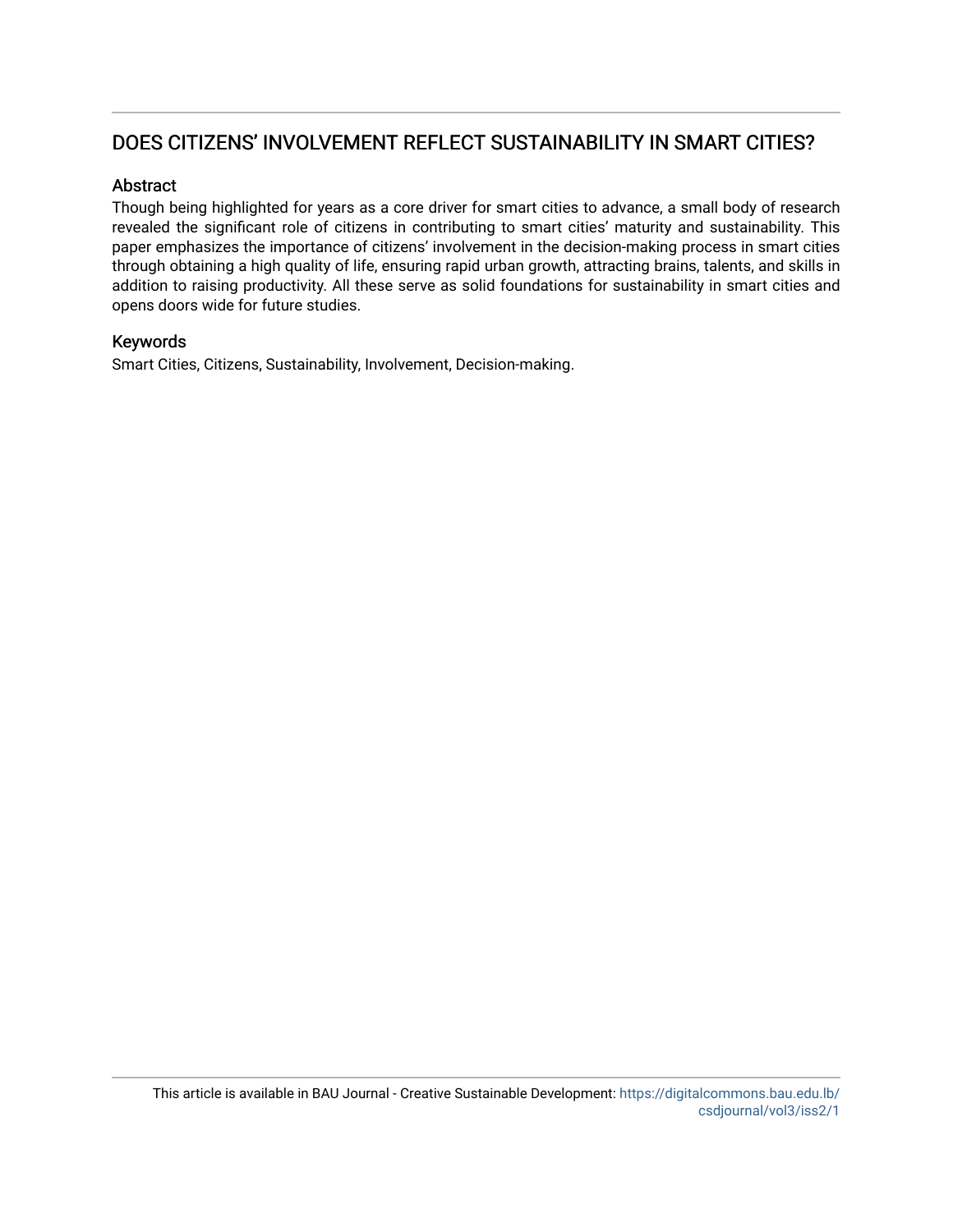#### **1. INTRODUCTION**

Throughout recent years, the integration of advanced technologies in urban contexts led to the rise of the 'smart cities' concept and brought it to light. The term "smart cities" was first put into use in the 1990s. This period witnessed a remarkable link between the new ICT "Information and communications technology" and the term "smart cities", believed by many that the new ICT plays a crucial role in finding solutions for the newly rising challenges among cities (Chourabi et al., 2012). However, the related research intensity sharply increased after 2009 (Jong et al., 2015) when sustainable development, settlements, and management systems' reformation (Kulcsár & Szemerey, 2016) became the major focus of urban areas. Today, the term 'smart cities' is strongly associated and replaced by various terms including sustainable cities, digital cities, knowledge cities, humane cities, eco-cities, cyber cities, networked cities (Bibri & Krogstie, 2017), and many others of which all stress the use of ICT within the urbanized contexts.

As per UN DESA (2018), 55% of the world's population lives in urban areas today with an expectation of an increase of 13% to reach 68% by 2050. Yet, this sudden and rapid increase created new challenges and threatened the sustainability of smart cities (Neirotti et al., 2014) and their livable conditions (Chourabi et al., 2012) creating an urgent need for maintainable solutions that shield the core dimensions of smart cities where social and environmental implications become vital (ChuanTao et al., 2015, Bibri & Krogstie, 2017).

Through reviewing the literature, this paper tends to highlight the importance of citizens' involvement in the decision-making process in smart cities. Clarified through a conceptual model (Figure 1) this paper reveals how obtaining a high-quality of life, ensuring a rapid urban growth, attracting brains, talents, and skills in addition to raising productivity serve as solid foundations for sustainability in smart cities and opens doors wide for future studies.

# **2. LITERATURE LANDSCAPE**

#### **2.1 Smart Cities**

A huge body of literature defined the term "smart cities" (Ramaprasad et al., 2017) and classified it differently. Eremia et al. (2016) believe that a smart city must be sustainable, and Sınmaz (2016) says that it's about strong individual security opportunities. Bakıcı et al. (2012) define a smart city as a high-tech intensive and advanced city, which aims to connect all three information, city elements, and people using new technologies. Bakıcı (2012) also adds that using high technologies, sustainable cities would form and so an increased quality of life will be reached. Caragliu et al. (2011) consider a city smart when high quality of life and sustainable economic growth are reached through smart investments in human, social capital, ICT, communication infrastructure in the presence of wise resources' management. Guan (2012) claims that when a city is equipped to face challenges brought by global, environmental, social, and economic trends to provide a happy and healthy community, it is said to be smart.

Moreover, Su et al.2011 define a smart city as "the product of a digital city combined with the IoT". It is also considered an urban environment that is capable of improving "the overall quality of their life" through the advanced services it provides to citizens (Piro et al., 2014:169), and this notion is shared again by Giffinger et al. (2007) claiming that cities that search and identify intelligent solutions to provide a great quality of services to its citizens are set to be smart. On the other hand, O'Grady and O'Hare (2012) argue that no single template or unified definition can frame a smart city.

#### **2.2 Main Pillars of Smart Cities**

Believed to form the main pillars of a smart city, scholars have sturdily shed light on several dimensions. Egedy's (2017) focus was on sustainability, efficiency, and wide participation. Giffinger et al. (2007) add smart economy and smart mobility to the previous list. Nevertheless, education, integration, applications, and innovation were part of Nam and Pardo's (2011) key dimensions, while Eger (2009) claims that job growth must be the main element too. Other scholars including Kourtit and Nijkamp (2012) in addition to Chourabi et al. (2012) consider entrepreneurial, infrastructural capital, governance, technology, and natural environment significant and therefore must be listed among such dimensions.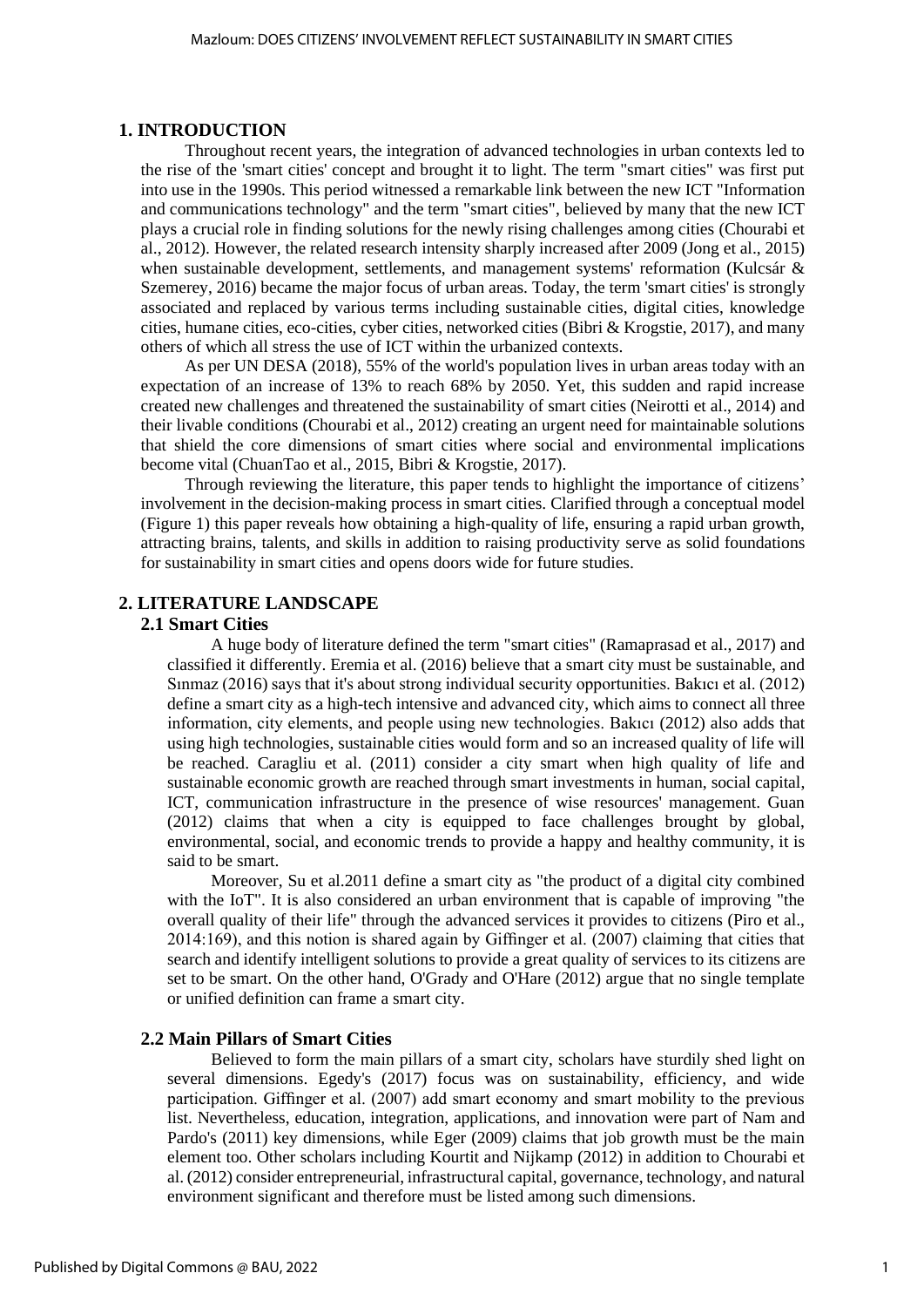On the contrary, citizens were highly considered as a key dimension of a smart city by many authors including and not limited to Giffinger et al. (2007), who mentions it as "people", Barrionuevo et al. (2012) as "human talent, innovation, creativity, and education" Kourtit and Nijkamp (2012) as "human capital" including "skilled labor force" as an example, Chourabi et al. (2102) as "people and communities", in addition to Thuzar (2011), Eger (2009) and Mahizhnan (1999) who link people to life, spotting their significant existence in the list through including "quality of life" as a key dimension too. Lombardi et al. (2012) believe that "a smart city has smart inhabitants", emphasizing the percentage of educated people in a city's population in terms of foreign languages, high skills' level, inhabitants' applications, and surely life-long learning. Lazaroiu and Roscia (2012) emphasize this notion when accentuating the "flexibility of labor market" as a key indicator of the smartness of a city. Accordingly, all these contribute to the fact that doubtlessly smart citizens do form a key indicator of smart cities.

#### **3. DISCUSSION**

Despite the noticeable number of scholars highlighting citizens as a key dimension and driver for a smart city, very little research has been produced to prove the significant role of citizens' contribution to smart cities. Therefore, the following sections will unveil the impact of involving citizens in the decision-making process on smart cities' sustainability refined through the conceptual model (Figure 1).

### **3.1 Smart Citizens' Involvement Ensures Rapid Urban Growth**

As per Littig and Grieler (2007), social sustainability intends to respond to human needs with an aim to improve the quality of their lives through housing, health care, healthy environment, safety, freedom, education, social relationships, self-fulfillment, and others. Chan and Lee (2008) add that employment forms a significant role here, where a sustainable income helps improve the emotional well-being of individuals in addition to their social relations. He also suggests that it strongly reduces divorce, suicide, alcoholism, poverty, and social exclusion. Mostashari et al. (2011b) claim that such an urban environment where citizens do learn, understand, and respond to environmental changes and then adapt their behavior accordingly rises to the level of smartness becoming a "cognitive city". He then emphasizes his point by stating that citizens improve resource allocation and the decisionmaking process creating even a more cognitive city.

More scholars have emphasized the importance of citizens' education and the great impact it has on developing smart cities and promoting sustainability. Thuzar (2011) emphasizes the central roles knowledge, learning, and creativity have in a smart city. Winters (2011) underlines the same notion too stressing smart cities being a center of better-educated individuals and surely a skilled workforce. A creative class of citizens will emerge when smart cities wisely invest in human potential (Partridge, 2004), and create the suitable climate needed as per (Florida, 2002, 2005) thus reflecting a rapid urban growth rate than other cities (Glaeser & Berry, 2006). Therefore, a "knowledge-based urban development" is enhanced through skillful, clever, creative, connected, and competitive citizens (Dirks et al., 2010) that will eventually lead cities to become smarter and more sustainable.

#### **3.2 Smart Citizens' Involvement Boosts Productivity**

Simonofski et al. (2018) believe that citizens might be engaged as democratic participants, co-creators, and ICT users. Subsequently, the fundamentality of engaging and involving citizens results in attaining smart goals and successfully reaching social sustainability. By doing so, the city will be more capable of satisfying the needs of its citizens by including them as active agents and following their feedback.

Highly educated citizens can play a great role in raising a smart city's productivity (Kourtit et al., 2012) through their creativity, innovation, smart solutions, prudent plans, optimal use of resources, sustainable activities, and wise initiatives. According to Alberti and Susskind (1996), achieving social and cultural development help get rid of problems rising in smart cities. Munda (2004) adds that the human capital forms an essential aspect on which urban sustainability can rely, and so is agreed by Cutcher-Gershenfeld et al. (2004), stating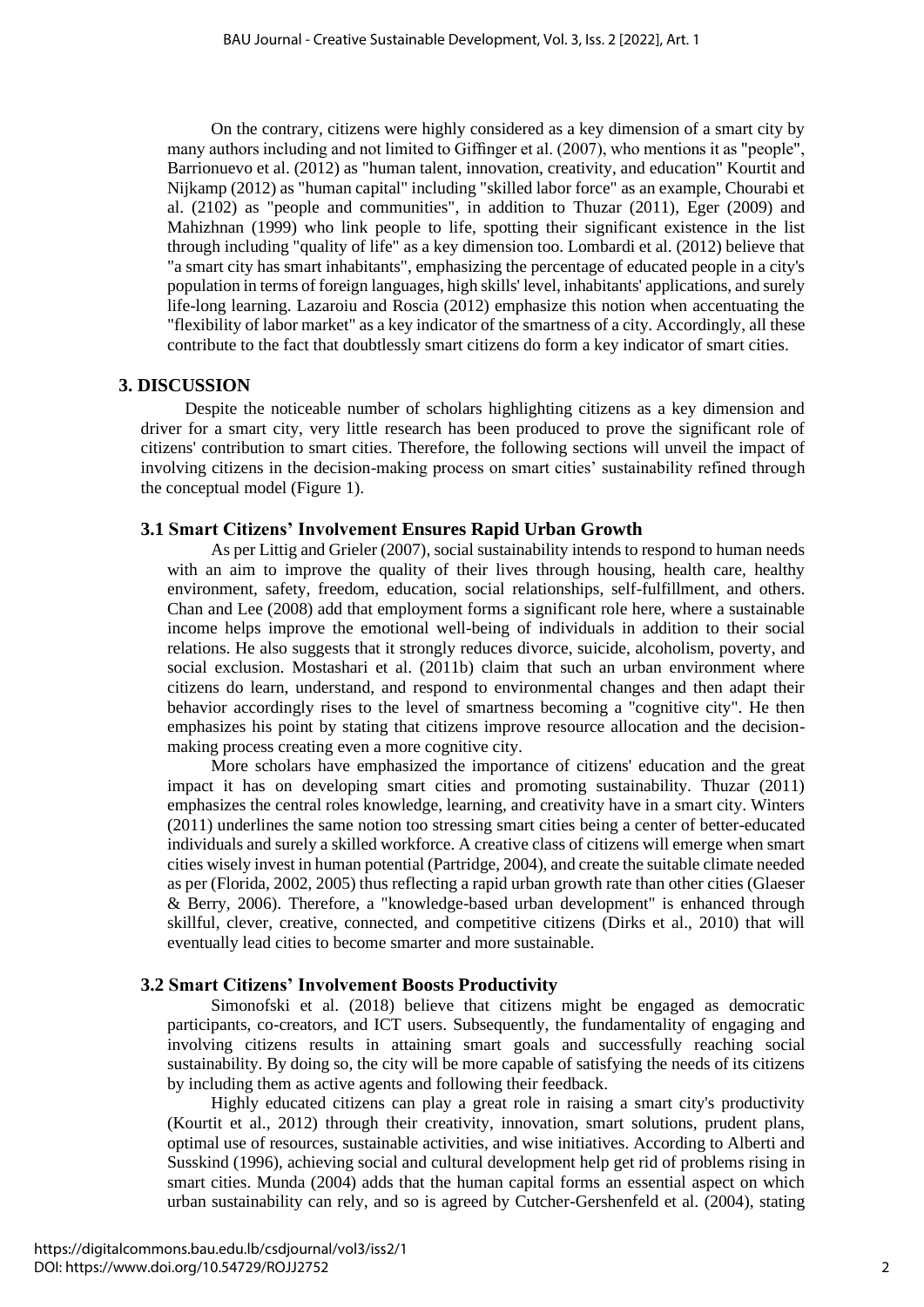that urban sustainability helps achieve goals related to several areas of which the social behavior of citizens lies within.

#### **3.3 Smart Citizens' Involvement Arattacts Brains, Talents, and Skills**

Though fostering social acceptance and behavior change could result from citizens' engagement (D. Geelen, A. Reinders & D. Keyson, 2013), Khansari et al. (2013) suggest that citizens need to change behavior to ensure smart cities' reflexivity, where smart cities are usually a great attractor for brains, skills, and talents from all over the world. Such cities usually fall under the impression of globalization and internationality, where a mix of cultures, languages, education, backgrounds, talents, skills, beliefs, abilities, creativity, and innovation, altogether being mutually linked and related, would unify to rise with the citizens' smartness, behavior, and positive input. Thus, adopting and generating a beneficial social capital in a smart city serves not only the city but the smart people within (Winters, 2011). Winters (2011) adds that here smart cities form magnets for creative people creating a smarter circle "connecting people and creating relationships" (Alawadhi et al., 2012).

#### **3.4 Smart Citizens' Involvement Reflects Sustainability**

Therefore, optimizing the use of resources (Hall, 2000) to improve the quality of life (Jasrotia & Gangotia, 2018) and ensure sustainability at many levels (Szlávik, 2013) can take place through the emphasis on the cruciality of citizens' involvement and the worth of educating and training a smart workforce, whereas per Chourabi et al. (2012), people and communities form a critical and crucial part of smart cities, however, he adds that the topic "traditionally has been neglected". Hollands (2008) also argues that smart cities are not just about ICT but require citizens' engagement as well to reach a linked system (Kanter and Litow, 2009). S. Mellouli, L. F. Luna-Reyes, and J. Zhang (2014) reveal the strong link between citizens and a sustainable smart city in their work and emphasized their significance for a "good society" as they add that creating great services for citizens is not the only way to improve their life's quality, but through involving them in these new services. Many other scholars highlighted the power of citizens' input and decision-making within a smart city (R. Giffinger, C. Fertner, H. Kramar, R. Kalasek, N. Pichler-Milanovic, & E. Meijers, 2007) where a smart city must be a city that "takes direct citizen involvement as its starting point" (A. Meijer, 2016).

#### **3.5 Conceptual Framework Model**

Considering the above, we propose the following conceptual model (Figure 1). This model illustrates the cruciality of citizens' involvement in the decision-making process of smart cities in order to 1) ensure a high-quality of life and a rapid urban growth through ensuring qualities such as safety, security, welfare, employment opportunities, and human rights, 2) boost productivity through guaranteeing traits such as a smart vision, smart services, waste management in addition to AI, connectivity, and digitalization, 3) attract brains, talents, and skills through confirming characteristics such as innovation, investments and cultural experiences. All these accumulate to feed into the sustainability of smart cities.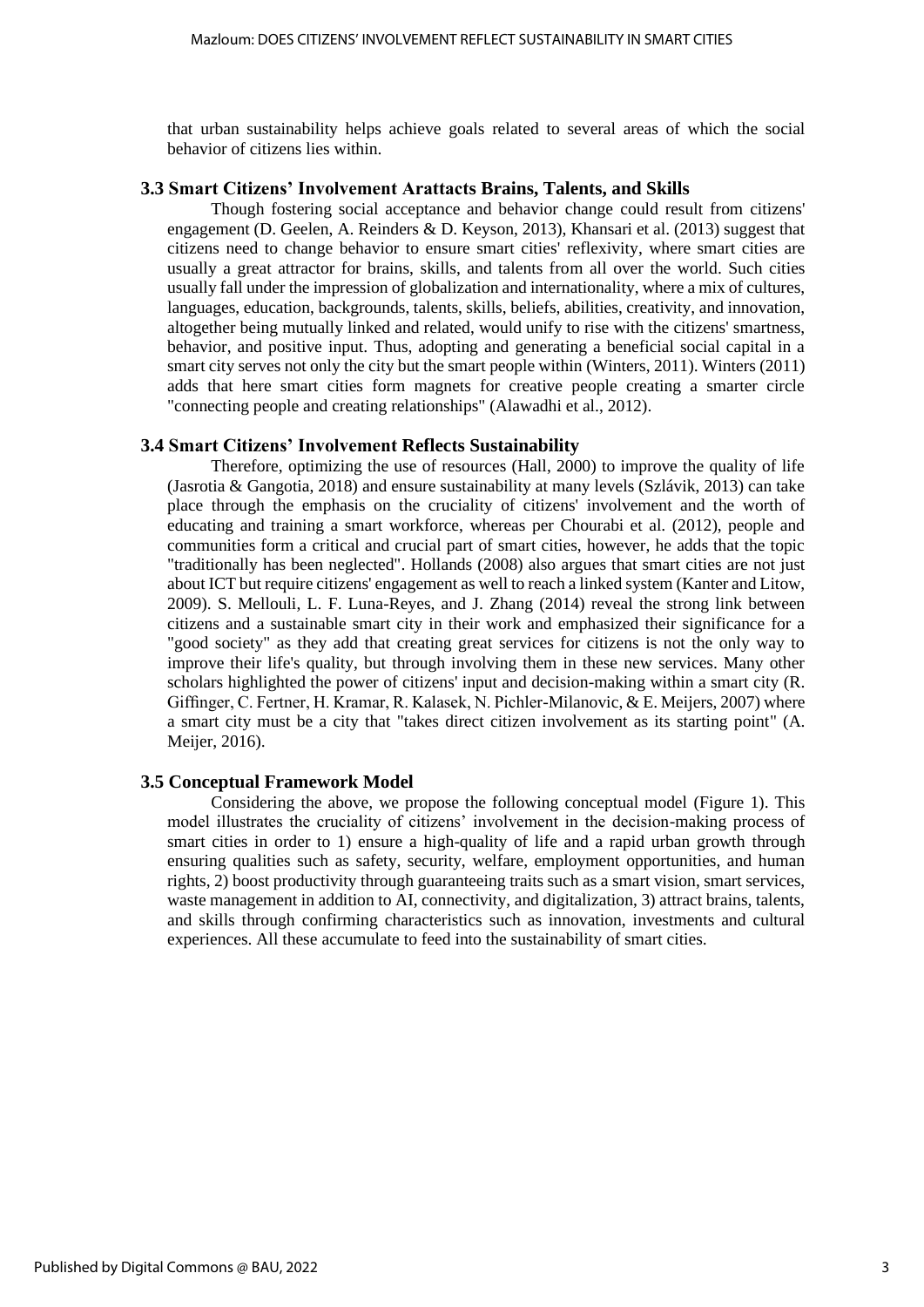

Fig.1: Conceptual Model

# **4. LIMITATIONS**

The main limitation of this paper was the scarcity of prior research studies that were relevant to the topic. This emphasizes the need for additional research in the field as well as identifying new gaps in the prior literature.

# **5. CONCLUSION**

Overall, this paper highlighted the main aspects that connect the citizens' involvement in the decision-making process with the sustainability of a smart city through ensuring a rapid urban growth and a high life-quality, boosting the cities' productivity, and attracting a skilled workforce and talented abilities. As a result, a conceptual model was developed to emphasize and demonstrate these aspects. Such model helps open doors for future studies to investigate other aspects that could link citizens' involvement to smart cities' sustainability including and not limited to smart cities' transport, food, buildings, crowdsourcing, and energy.

# **REFERNCES**

- − Abusaada,H., & Elshater, A. (2021). Competitiveness, distinctiveness and singularity in urban design: A systematic review and framework for smart cities. *Sustainable Cities and Society*, *68*, 102782. https://doi.org/10.1016/j.scs.2021.102782
- − Al-Daihani, S. M., & AlAwadhi, S. A. (2012). Exploring academic libraries' use of Twitter: a content analysis. *The Electronic Library*, *33*(6), 1002–1015. https://doi.org/10.1108/el-05-2014- 0084
- − Arcila, Beatriz Botero, (2019). "Latin American Cities in the Fourth Industrial [Revolution:](https://web.a.ebscohost.com/ehost/viewarticle/render?data=dGJyMPPp44rp2%2fdV0%2bnjisfk5Ie45PFJsq%2buUbak63nn5Kx73%2bnhWLWlr1GtqK5Jt5azUq%2buuEuyls5lpOrweezp33vy3%2b2G59q7RbamsFCxrLdJr5zqeezdu33snOJ6u9e3gKTq33%2b7t8w%2b3%2bS7SbGss0%2bvqbZKpNztiuvX8lXk6%2bqE8tv2jAAA&vid=1&sid=97b0ca6e-39d4-4a21-8840-3bbf658114bd@sessionmgr4006) The Potential and Social Risks of Smart-Cities [Technologies"](https://web.a.ebscohost.com/ehost/viewarticle/render?data=dGJyMPPp44rp2%2fdV0%2bnjisfk5Ie45PFJsq%2buUbak63nn5Kx73%2bnhWLWlr1GtqK5Jt5azUq%2buuEuyls5lpOrweezp33vy3%2b2G59q7RbamsFCxrLdJr5zqeezdu33snOJ6u9e3gKTq33%2b7t8w%2b3%2bS7SbGss0%2bvqbZKpNztiuvX8lXk6%2bqE8tv2jAAA&vid=1&sid=97b0ca6e-39d4-4a21-8840-3bbf658114bd@sessionmgr4006) *Latin America Policy Journal*, Vol. 8, p42-48. 7p.
- − Bibri, S. E., & Krogstie, J. (2017). Smart sustainable cities of the future: An extensive interdisciplinary literature review. *Sustainable Cities and Society*, *31*, 183–212. <https://doi.org/10.1016/j.scs.2017.02.016>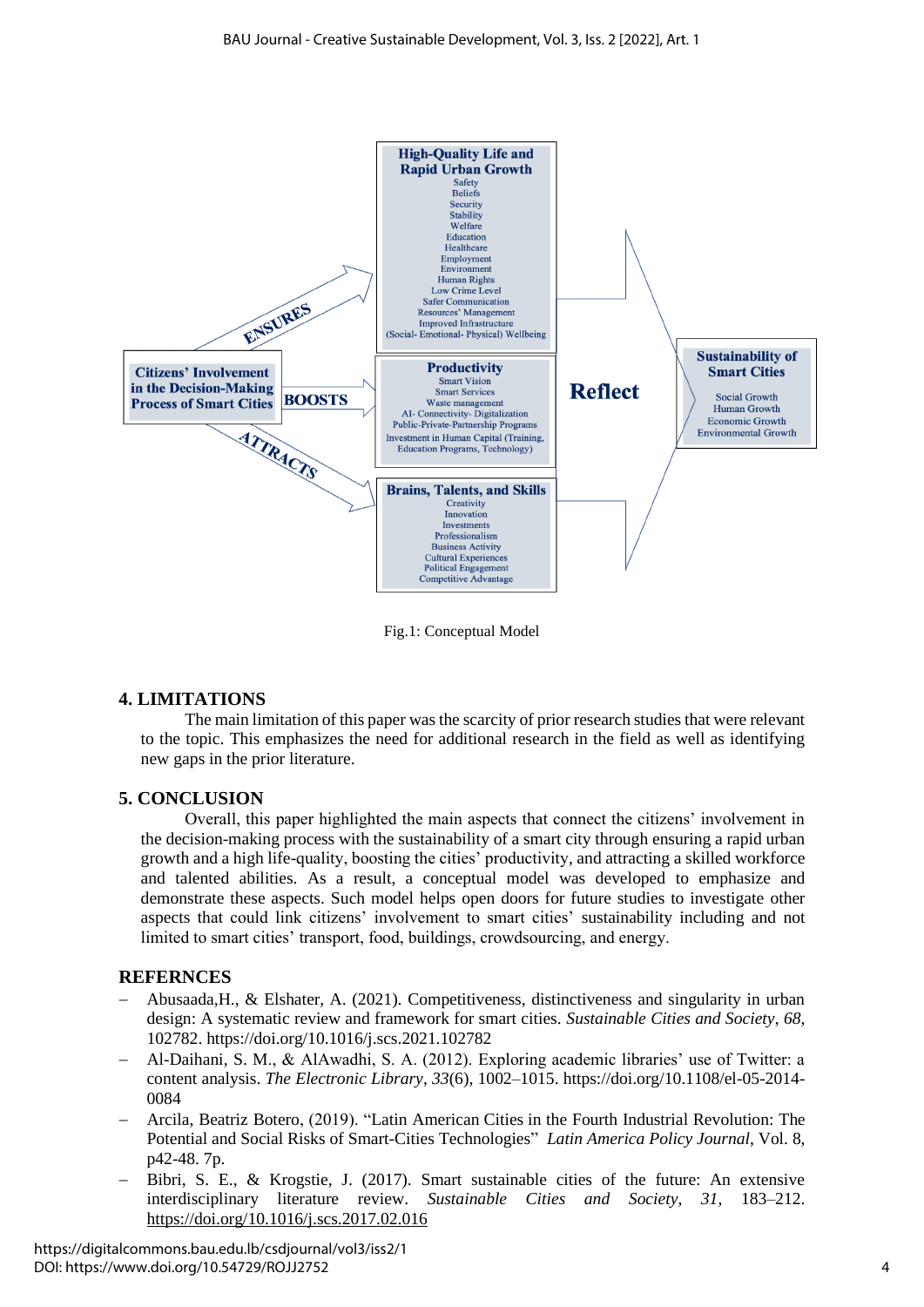- Brandão, Mariana; Joia, Luiz Antonio, (2018). "The influence of context in the implementation of a smart city project: the case of Cidade Inteligente Búzios" *RAP: Revista Brasileira de Administração Pública*, Vol. 52 Issue 6, p1125-1154. 60p
- − Caragliu, A., del Bo, C., & Nijkamp, P. (2011). Smart Cities in Europe. *Journal of Urban Technology*, *18*(2), 65–82. https://doi.org/10.1080/10630732.2011.601117
- − Chourabi, H., Nam, T., Walker, S., Gil-Garcia, J. R., Mellouli, S., Nahon, K., . . . Scholl, H. J. (2012). Understanding Smart Cities: An Integrative Framework. *2012 45th Hawaii International Conference on System Sciences*. doi:10.1109/hicss.2012.615
- − Cortés-Cediel M E, Cantador I and Bolívar M P R 2021 Analyzing citizen participation and engagement in european smart cities *Soc. Sci. Comput. Rev*. 39 592-626
- − Department for Business, Innovation and Skills. Smart Cities, Background Paper, (2015). Available online: https://www.gov.uk/government/uploads/system/uploads/attachment\_data/file/246019/ bis-13- 1209-smart-cities-background-paper-digital.pdf
- − Egedy, T., Kovács, Z., & Kondor, A. C. (2017). Metropolitan region building and territorial development in Budapest: the role of national policies. *International Planning Studies*, *22*(1), 14– 29. https://doi.org/10.1080/13563475.2016.1219652
- − Eremia, M., Liu, C., & Edris, A. (2016). *Advanced Solutions in Power Systems: HVDC, FACTS, and Artificial Intelligence (IEEE Press Series on Power and Energy Systems)* (1st ed.). Wiley-IEEE Press.
- − Giffinger R, Fertner C, Kramar H, Meijers E and Pichler-Milanovic´ N 2007 Smart Cities: Ranking of European Medium-sized Cities *Vienna*
- − Giffinger, R., & Kramar, H. (2007). Kleinstädte als Wachstumsmotoren ländlich-peripherer Regionen: Das Beispiel Waldviertel. *disP - The Planning Review*, *48*(2), 63–76. https://doi.org/10.1080/02513625.2012.721609
- − Hall, P. (2000). Creative Cities and Economic Development. *Urban Studies*, *37*(4), 639–649. https://doi.org/10.1080/00420980050003946
- − Hamari J, Malik A, Koski J, et al., (2018). "Uses and gratifications of Poke´ mon go: why do people play mobile locationbased augmented reality games?" *Int J Human Comput Interact*; 35: 804–819.
- − Jefferson-Jones, Jamila, (2019). Advising the "Smart City": When Artificial Intelligence and Big Data Are the Subjects of Professional Advice, What is a Local Government Lawyer To Do? *University of Toledo Law Review.* Vol. 50 Issue 3, p447-455. 9p
- − Khansari, A. Mostashari and M. Mansouri, (2013). "Impacting Sustainable Behaviour and Planning in Smart
- − Kollár, K. N., Topa, Z., Káposzta, J., & Borbás, P. D. (2020). Making rural cities smart by upgrading existing cities or creating new ones? *Studia Mundi - Economica, 7*(4), 113-124. doi: 10.18531/studia.mundi.2020.07.04.113-124
- − Lazaroiu, G. C., & Roscia, M. (2012). Definition methodology for the smart cities model. *Energy*, *47*(1), 326–332. https://doi.org/10.1016/j.energy.2012.09.028
- − Lombardi, P., Giordano, S., Farouh, H., & Yousef, W. (2012). Modelling the smart city performance. *Innovation: The European Journal of Social Science Research*, *25*(2), 137–149. https://doi.org/10.1080/13511610.2012.660325
- − Mostashari, S. M., Mostashari, S. Z., & Mostashari, S. M. (2011). The Effect of Weight Content or Density on the Burning Behavior of Some Cellulosic Specimens. *Polymer-Plastics Technology and Engineering*, *47*(8), 819–823. https://doi.org/10.1080/03602550802188730
- − Neirotti, P., de Marco, A., Cagliano, A. C., Mangano, G., & Scorrano, F. (2014). Current trends in Smart City initiatives: Some stylised facts. *Cities*, *38*, 25–36. https://doi.org/10.1016/j.cities.2013.12.010
- − O'Grady, M., & O'Hare, G. (2012). How Smart Is Your City? *Science*, *335*(6076), 1581–1582. https://doi.org/10.1126/science.1217637
- − Pan, B., Lin, M. S., Liang, Y., Akyildiz, A., & Park, S. Y. (2021). Social, Ethical, and Moral Issues in Smart Tourism Development in Destinations. *Journal of Smart Tourism*, *1*(1), 9–17. https://doi.org/10.52255/smarttourism.2021.1.1.3